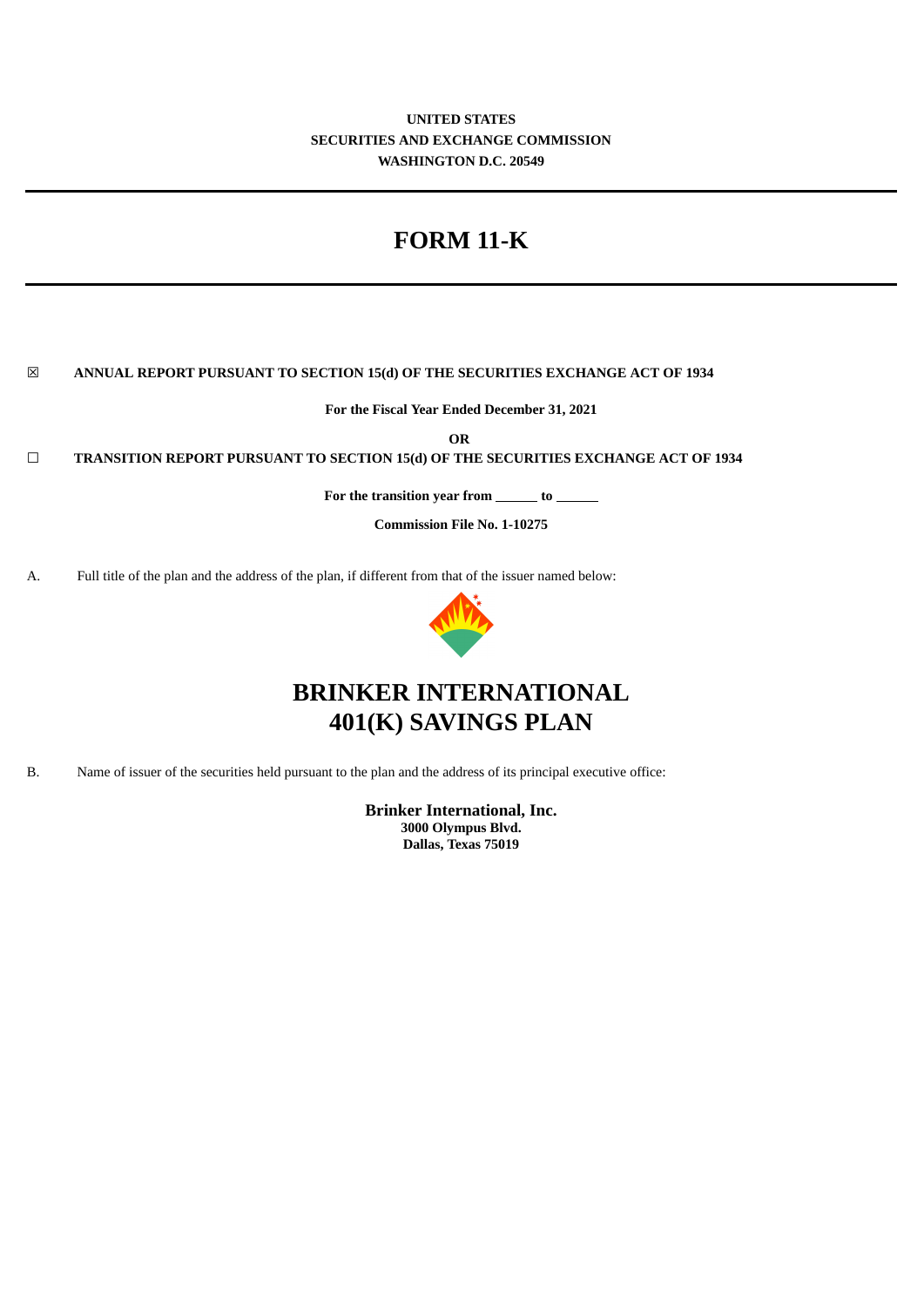# **TABLE OF CONTENTS**

|                                                                                                                                                                                               | Page      |
|-----------------------------------------------------------------------------------------------------------------------------------------------------------------------------------------------|-----------|
| Report of Independent Registered Public Accounting Firm                                                                                                                                       |           |
| <b>Financial Statements:</b>                                                                                                                                                                  |           |
| Statements of Net Assets Available for Benefits as of December 31, 2021 and 2020                                                                                                              |           |
| Statements of Changes in Net Assets Available for Benefits for the Years Ended December 31, 2021 and 2020                                                                                     |           |
| <b>Notes to Financial Statements</b>                                                                                                                                                          |           |
| Supplemental Schedules:*                                                                                                                                                                      |           |
| Supplemental Schedule - Form 5500 Schedule H, Line 4a - Schedule of Delinquent Participant Contributions - for the Year Ended<br>December 31, 2021                                            | <b>10</b> |
| Supplemental Schedule - Form 5500 Schedule H, Line 4i - Schedule of Assets (Held at End of Year) - December 31, 2021                                                                          | 11        |
| <b>Signatures</b>                                                                                                                                                                             | 12        |
| Exhibit 23 - Consent of Independent Registered Public Accounting Firm                                                                                                                         | 13        |
| Exhibit 99 - Certification by Jason Landry, Plan Administrator of the Registrant, pursuant to 18 U.S.C. Section 1350, as adopted pursuant to<br>Section 906 of the Sarbanes-Oxley Act of 2002 | 14        |

<span id="page-1-0"></span>\* All other schedules required by Department of Labor Rules and Regulations for Reporting and Disclosure under ERISA have been omitted because they are not applicable.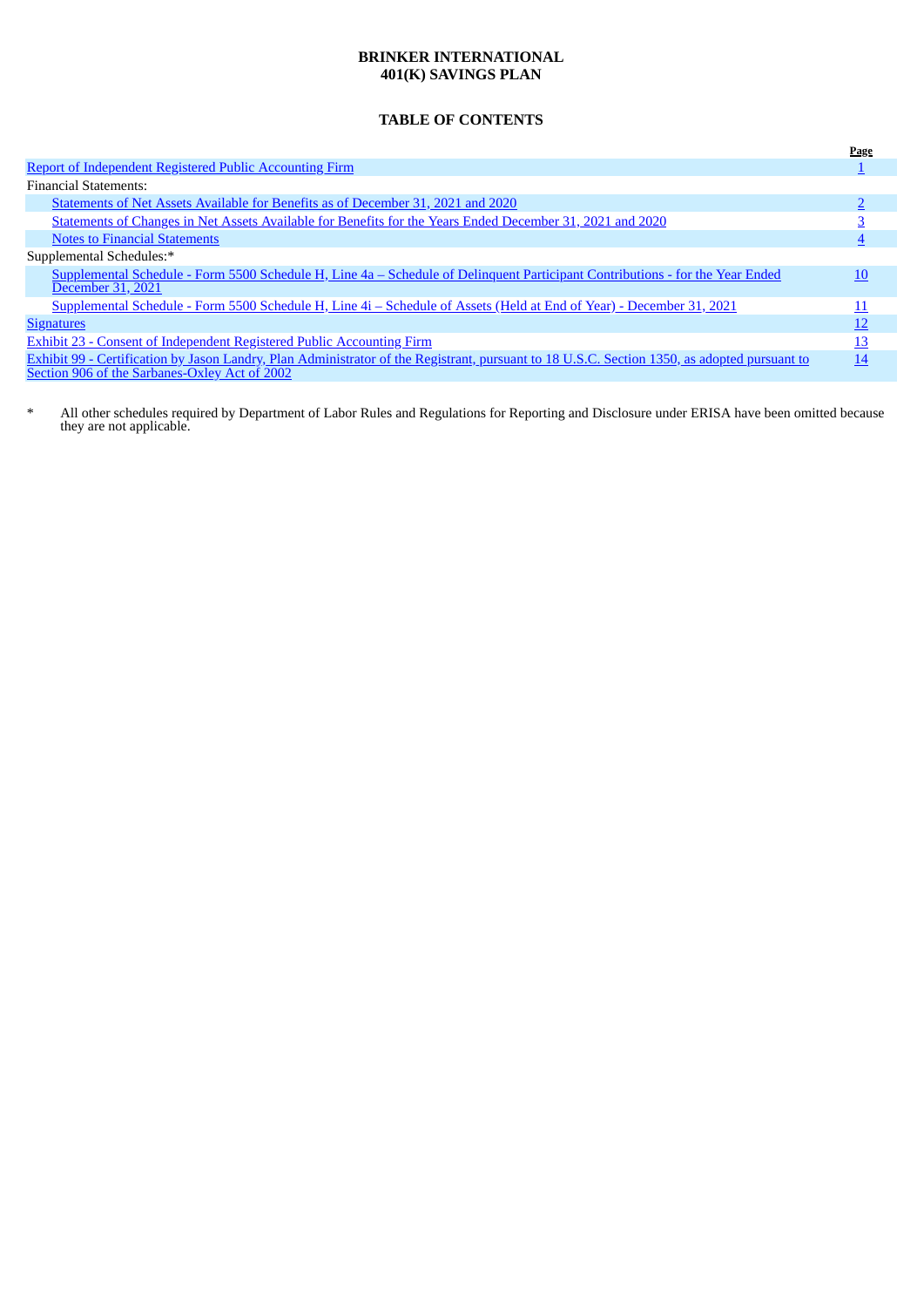## **REPORT OF INDEPENDENT REGISTERED PUBLIC ACCOUNTING FIRM**

To the Participants, Plan Administrator and Savings Plan Administrative Committee of the Brinker International 401(k) Savings Plan

#### **Opinion on the Financial Statements**

We have audited the accompanying statements of net assets available for benefits of the Brinker International 401(k) Savings Plan (the "Plan") as of December 31, 2021 and 2020, and the related statements of changes in net assets available for benefits for the years then ended, and the related notes and schedules (collectively referred to as the financial statements). In our opinion, the financial statements present fairly, in all material respects, the net assets available for benefits of the Plan as of December 31, 2021 and 2020, and the changes in net assets available for benefits for the years then ended, in conformity with accounting principles generally accepted in the United States of America.

#### **Basis for Opinion**

These financial statements are the responsibility of the Plan's management. Our responsibility is to express an opinion on the Plan's financial statements based on our audits. We are a public accounting firm registered with the Public Company Accounting Oversight Board (United States) ("PCAOB") and are required to be independent with respect to the Plan in accordance with the U.S. federal securities laws and the applicable rules and regulations of the Securities and Exchange Commission and the PCAOB.

We conducted our audits in accordance with the standards of the PCAOB. Those standards require that we plan and perform the audit to obtain reasonable assurance about whether the financial statements are free of material misstatement, whether due to error or fraud.

Our audits included performing procedures to assess the risks of material misstatement of the financial statements, whether due to error or fraud, and performing procedures that respond to those risks. Such procedures included examining, on a test basis, evidence regarding the amounts and disclosures in the financial statements. Our audits also included evaluating the accounting principles used and significant estimates made by management, as well as evaluating the overall presentation of the financial statements. We believe that our audits provide a reasonable basis for our opinion.

#### **Supplemental Information**

The supplemental information in the accompanying schedules of Form 5500, Schedule H, Line 4a – Schedule of Delinquent Participant Contributions for the Year Ended December 31, 2021 and Form 5500, Schedule H, Line 4i – Schedule of Assets (Held at End of Year) as of December 31, 2021, has been subjected to audit procedures performed in conjunction with the audit of the Plan's financial statements. The supplemental information is the responsibility of the Plan's management. Our audit procedures included determining whether the supplemental information reconciles to the financial statements or the underlying accounting and other records, as applicable, and performing procedures to test the completeness and accuracy of the information presented in the supplemental information. In forming our opinion on the supplemental information, we evaluated whether the supplemental information, including its form and content, is presented in conformity with the Department of Labor's Rules and Regulations for Reporting and Disclosure under the Employee Retirement Income Security Act of 1974. In our opinion, the supplemental information is fairly stated, in all material respects, in relation to the financial statements as a whole.

# /S/ WHITLEY PENN LLP

We have served as the Plan's auditor since 2007.

<span id="page-2-0"></span>Plano, Texas May 26, 2022

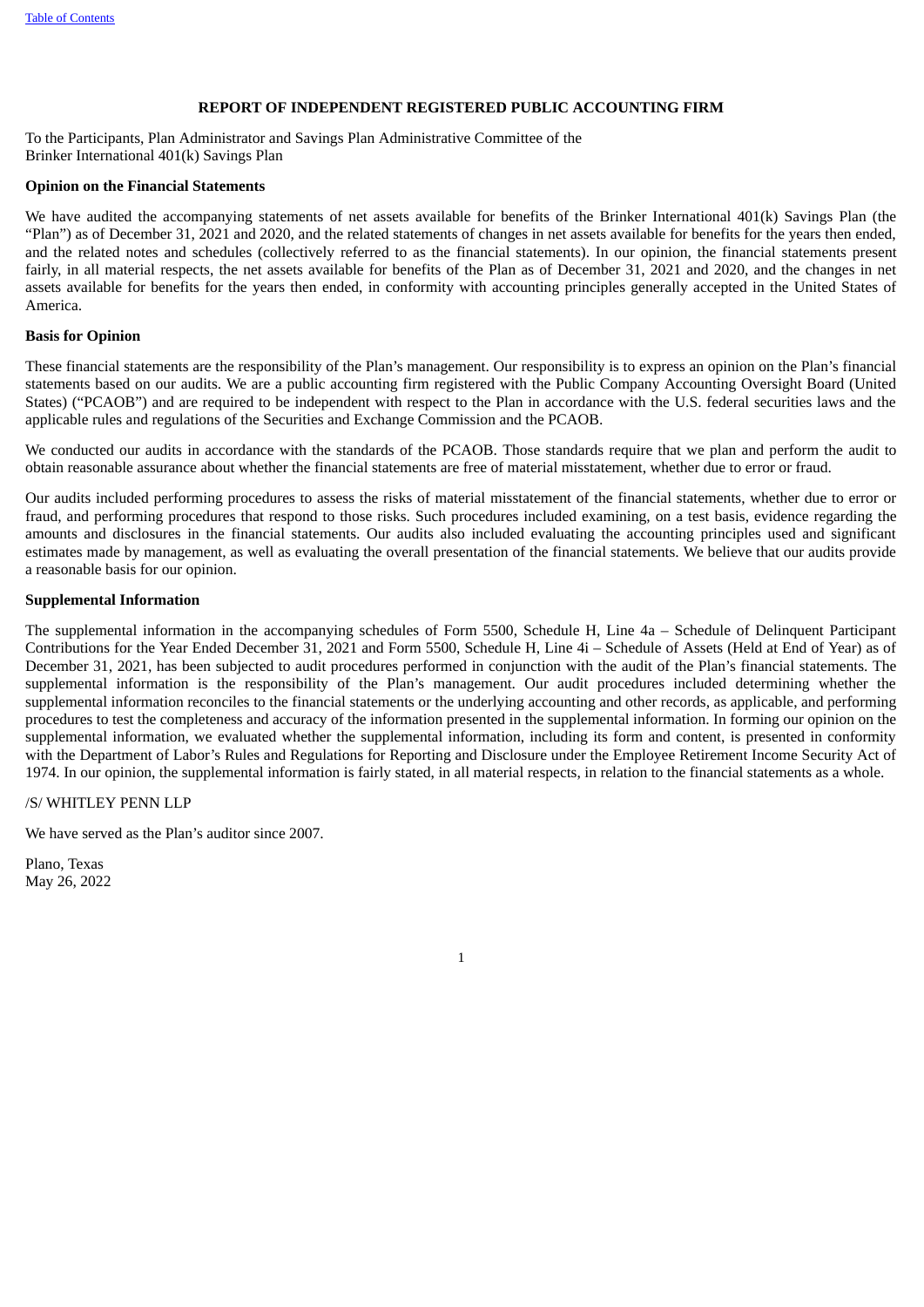# **Statements of Net Assets Available for Benefits December 31, 2021 and 2020**

|                                      | 2021                 | 2020        |
|--------------------------------------|----------------------|-------------|
| <b>ASSETS</b>                        |                      |             |
| Investments - at fair value (Note 3) | \$<br>391,479,826 \$ | 353,981,718 |
| Receivables:                         |                      |             |
| <b>Employer contributions</b>        | 137,193              |             |
| Participants' contributions          | 442,152              | 330,130     |
| Notes receivable from participants   | 9,960,351            | 11,261,788  |
| Total receivables                    | 10,539,696           | 11,591,918  |
| Total assets                         | 402,019,522          | 365,573,636 |
| <b>LIABILITIES</b>                   |                      |             |
| Excess contributions payable         |                      | 2,305,128   |
| <b>Total liabilities</b>             |                      | 2,305,128   |
| Net assets available for benefits    | 402,019,522          | 363,268,508 |

<span id="page-3-0"></span>See accompanying Notes to Financial Statements.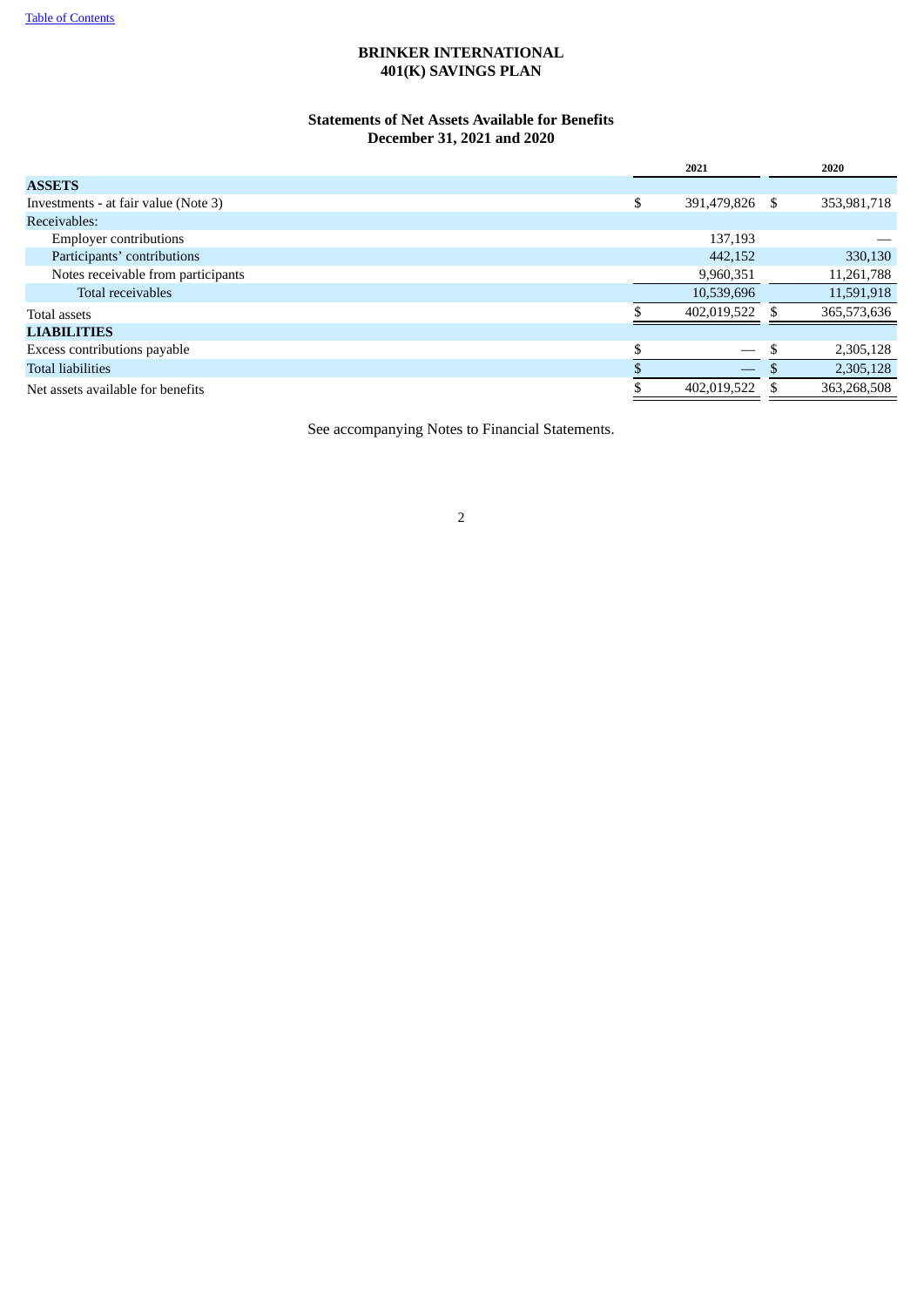# **Statements of Changes in Net Assets Available for Benefits Years Ended December 31, 2021 and 2020**

|                                                        | 2021              |               | 2020        |
|--------------------------------------------------------|-------------------|---------------|-------------|
| Additions:                                             |                   |               |             |
| Contributions:                                         |                   |               |             |
| Participants                                           | \$<br>21,095,358  | <sup>\$</sup> | 16,671,295  |
| Rollovers                                              | 4,273,999         |               | 1,956,114   |
| Employer                                               | 10,363,754        |               | 3,424,319   |
| <b>Total contributions</b>                             | 35,733,111        |               | 22,051,728  |
| Investment income:                                     |                   |               |             |
| Net appreciation in fair value of investments          | 24,327,682        |               | 55,700,952  |
| Interest and dividends                                 | 20,271,466        |               | 9,518,251   |
| Total investment income                                | 44,599,148        |               | 65,219,203  |
| Interest on notes receivable from participants         | 599,612           |               | 650,224     |
| Total additions                                        | 80,931,871        |               | 87,921,155  |
| Deductions:                                            |                   |               |             |
| Benefits paid to participants                          | 41,721,805        |               | 52,512,735  |
| Administrative fees                                    | 459,052           |               | 411,406     |
| <b>Total deductions</b>                                | 42,180,857        |               | 52,924,141  |
| Net increase                                           | 38,751,014        |               | 34,997,014  |
| Net assets available for benefits at beginning of year | 363,268,508       |               | 328,271,494 |
| Net assets available for benefits at end of year       | \$<br>402,019,522 | \$            | 363,268,508 |

<span id="page-4-0"></span>See accompanying Notes to Financial Statements.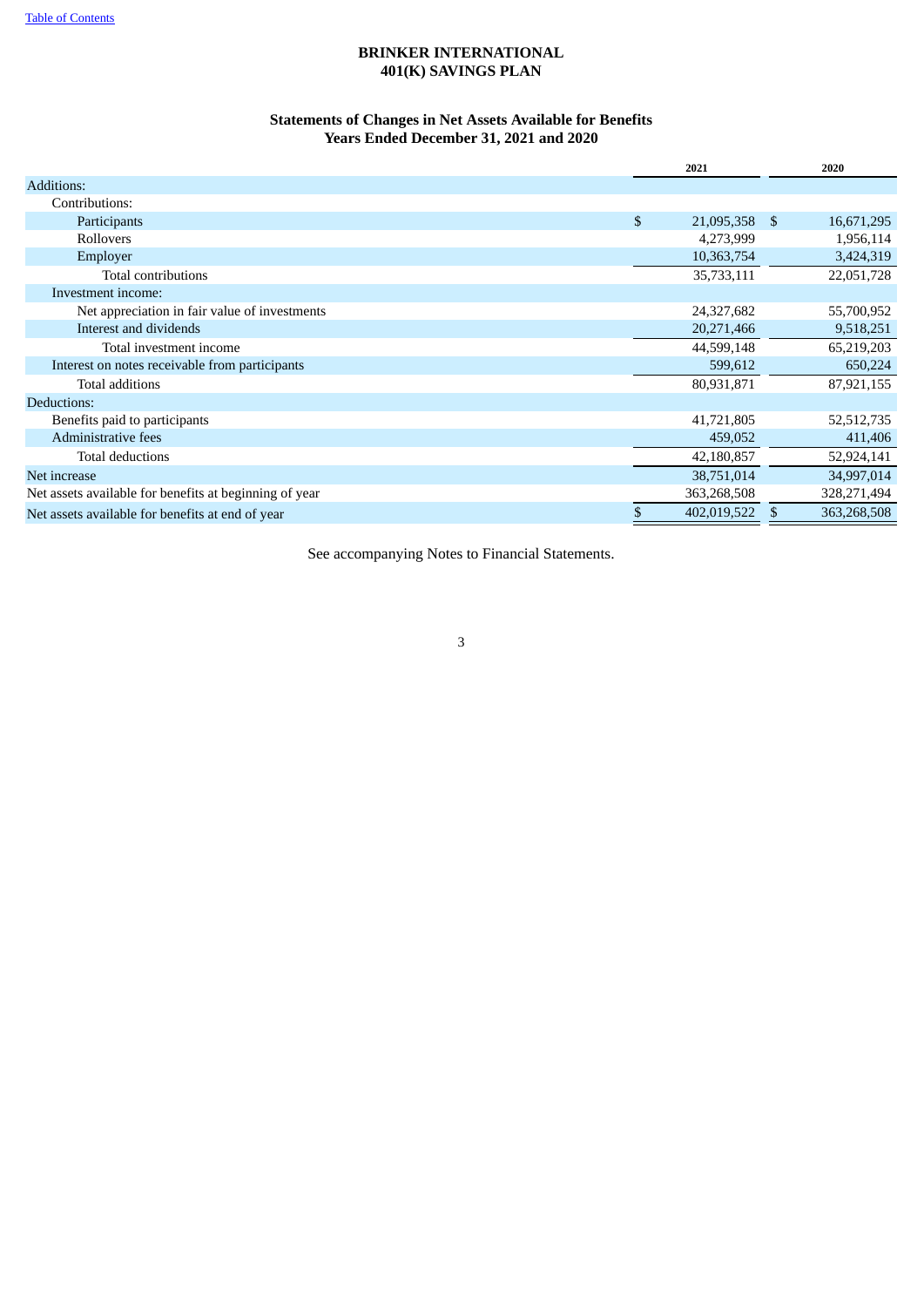#### **Notes to Financial Statements**

#### **1. DESCRIPTION OF THE PLAN**

The following description of the Brinker International (the "Company" or "Brinker") 401(k) Savings Plan (the "Plan") is provided for general information purposes only. Participants should refer to the plan document for a more complete description of the Plan's provisions. The Plan is subject to the provisions of the Employee Retirement Income Security Act of 1974 ("ERISA"), as amended.

#### *General*

The Company originally adopted the Plan effective January 1, 1993. The Plan is a qualified defined contribution retirement plan covering eligible employees as defined below. The Plan was most recently amended and restated in its entirety effective June 4, 2021, primarily for the purpose of adopting a new pre-approved plan document as required by the Internal Revenue Service ("IRS"). The Plan was also amended and restated effective January 1, 2021 in order to reinstate the safe harbor matching employer contributions which restored its safe harbor status. The Plan previously lost its safe harbor status when it removed the safe harbor matching employer contributions effective May 10, 2020.

The Coronavirus Aid, Relief and Economic Security Act ("CARES Act") was passed by the U.S. Senate on March 26, 2020. In April 2020, the Plan adopted certain changes to participant distributions and loans as permitted by the CARES Act, discussed further in Payment of Benefits and Notes Receivable from Participants.

The investments of the Plan are maintained in a trust (the "Trust") by Fidelity Management Trust Company (the "Trustee") and the recordkeeping functions are performed by Fidelity Workplace Services LLC (the "Recordkeeper").

#### *Eligibility*

An employee may become a participant on the first of the month following the date the employee has both attained the age of twenty-one and completed 90 days of eligible service. Employees who were previously employed by certain franchisees whose restaurants were acquired by Brinker may become eligible for participation based on their service with the franchisee.

Leased employees, non-US citizens and union employees without specific contract provisions are not eligible to participate in the Plan.

#### *Contributions*

Contributions are subject to IRS limitations on total annual contributions, as well as plan limitations which stipulate that up to 50% of eligible base compensation including tips and 100% of eligible bonuses, as defined in the Plan, may be contributed to various investment funds on a tax-deferred basis. Eligible participants age 50 or older by the end of a calendar year are permitted to make catch-up contributions to the Plan up to the deferral amount allowed by the Internal Revenue Code ("IRC"). Participants may also roll over eligible amounts from other qualified retirement plans, as defined in the plan document, into the Plan.

Effective January 1, 2021, the Company reinstated the safe harbor matching employer contributions. The Company matches in cash at a rate of 100% of the first 3% of pay and 50% of the next 2% of pay for a participant's compensation, as defined in the Plan, up to the maximum deferrable amount allowed by the IRC. As a result of the amendment and restatement, discretionary employer contributions are no longer permitted. The Plan previously lost its safe harbor status when it removed the safe harbor matching employer contributions effective May 10, 2020. Prior to May 10, 2020, the safe harbor matching employer contributions were at the same rate that is currently in effect.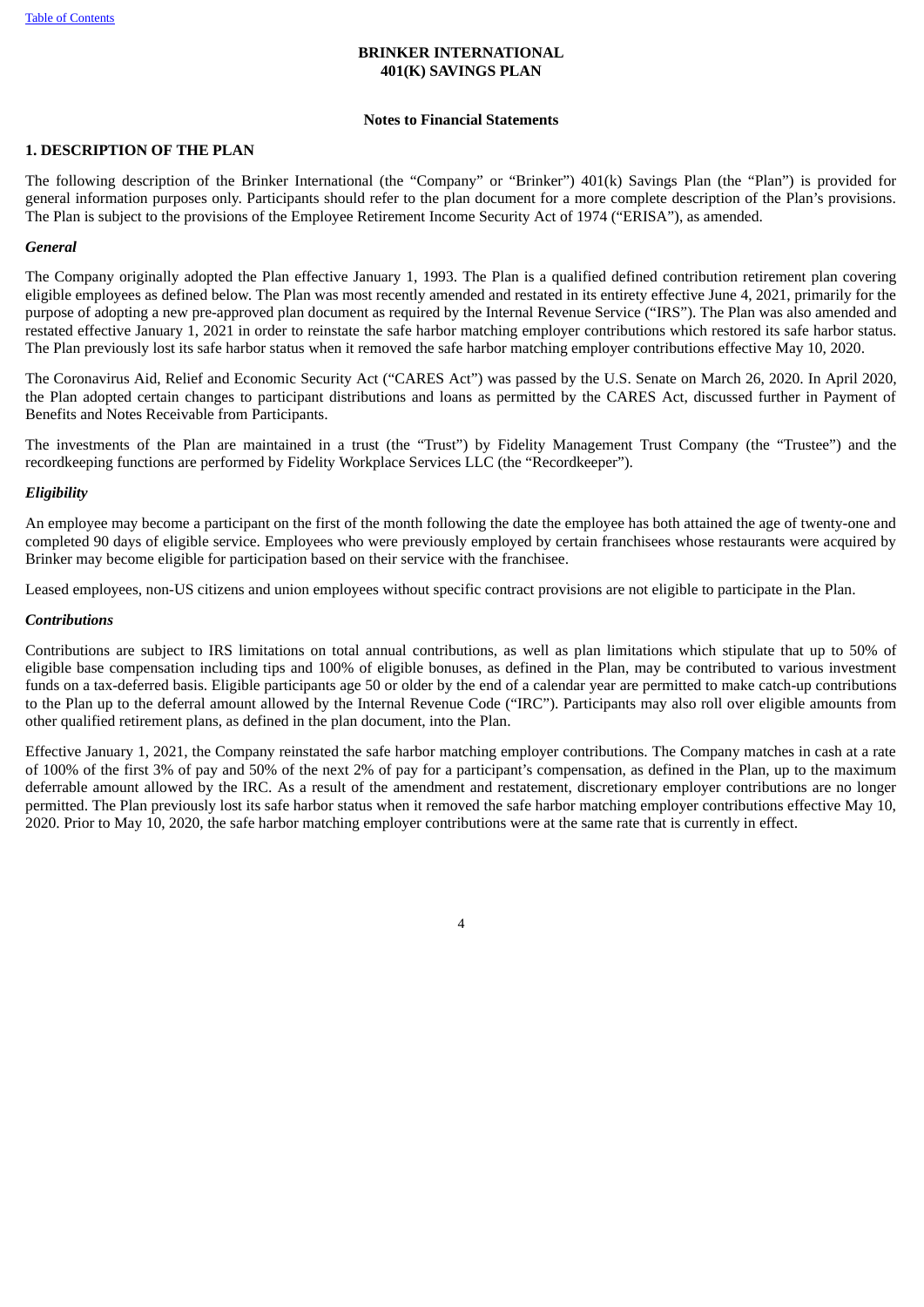Active hourly-tipped participants may elect to make voluntary after-tax contributions for each pay period under the Plan. The employee contributions may be made only from the participant's compensation representing tip income that is not paid through the Company's payroll and may contribute up to 100% of such tip income. An active participant may not make contributions for any period in which such person is not accruing hours of service with the Company.

Amounts payable to participants of \$2.3 million for contributions in excess of amounts allowed by the IRS and the attributable earnings are recorded as a liability at December 31, 2020, with a corresponding reduction to contributions and investment income for the year ended December 31, 2020. The Plan distributed the 2020 excess contributions to the applicable participants by March 15, 2021.

#### *Participants' Accounts*

Participant and Company matching contributions are invested in accordance with participants' elections. Participants may invest in various instruments including money market funds, mutual funds and Brinker common stock. Participants' accounts are adjusted with the proportionate share of gains or losses generated by their elected investments.

#### *Vesting*

Participants are immediately vested in both employee and employer matching contributions, rollover contributions and the earnings thereon.

## *Payment of Benefits*

Distributions under the Plan may be made upon a participant's death, disability, retirement or termination of employment. Actively employed participants may withdraw a portion of their vested account balance due to a financial hardship under certain circumstances as defined in the plan document and in accordance with IRS regulations. Actively employed participants may also take a withdrawal from their rollover and after-tax account types within the Plan without meeting one of the hardship criteria. Actively employed participants may withdraw all, or any portion, of the vested balance in their accounts after reaching age 59½. Benefit payments may be made in the form of a single lump sum payment, a direct rollover into an Individual Retirement Account or another qualified plan, or periodic payments, as applicable.

In accordance with the CARES Act, the Plan permitted eligible Plan participants to request penalty-free distributions of up to \$100,000 for qualifying coronavirus-related reasons. These reasons include adverse financial consequences due to being quarantined, furloughed, laid off, having work hours reduced or being unable to work due to a lack of childcare due to COVID-19. The Plan made \$16.3 million of CARES Act distributions during the year ended December 31, 2020.

#### *Forfeited Accounts*

If a participant has terminated service and the Recordkeeper is unable to locate the participant or beneficiary to whom an account is distributable, then the Recordkeeper may move the unclaimed balance into the forfeiture account. Forfeited accounts for the years ended December 31, 2021 and 2020 were not significant.

#### *Notes Receivable from Participants*

Participants may borrow from their fund accounts a minimum of \$1,000 up to a maximum amount equal to the lesser of \$50,000 or 50% of their vested account balance. A participant may have up to two loans outstanding at a time; however, the total outstanding balance of all loans may not exceed the lesser of \$50,000 or 50% of the participant's vested account balance. Loan terms range from six months to 5 years or up to 15 years for the purchase of a primary residence. Maturities range from 2022 through 2036 as of December 31, 2021. The loans are secured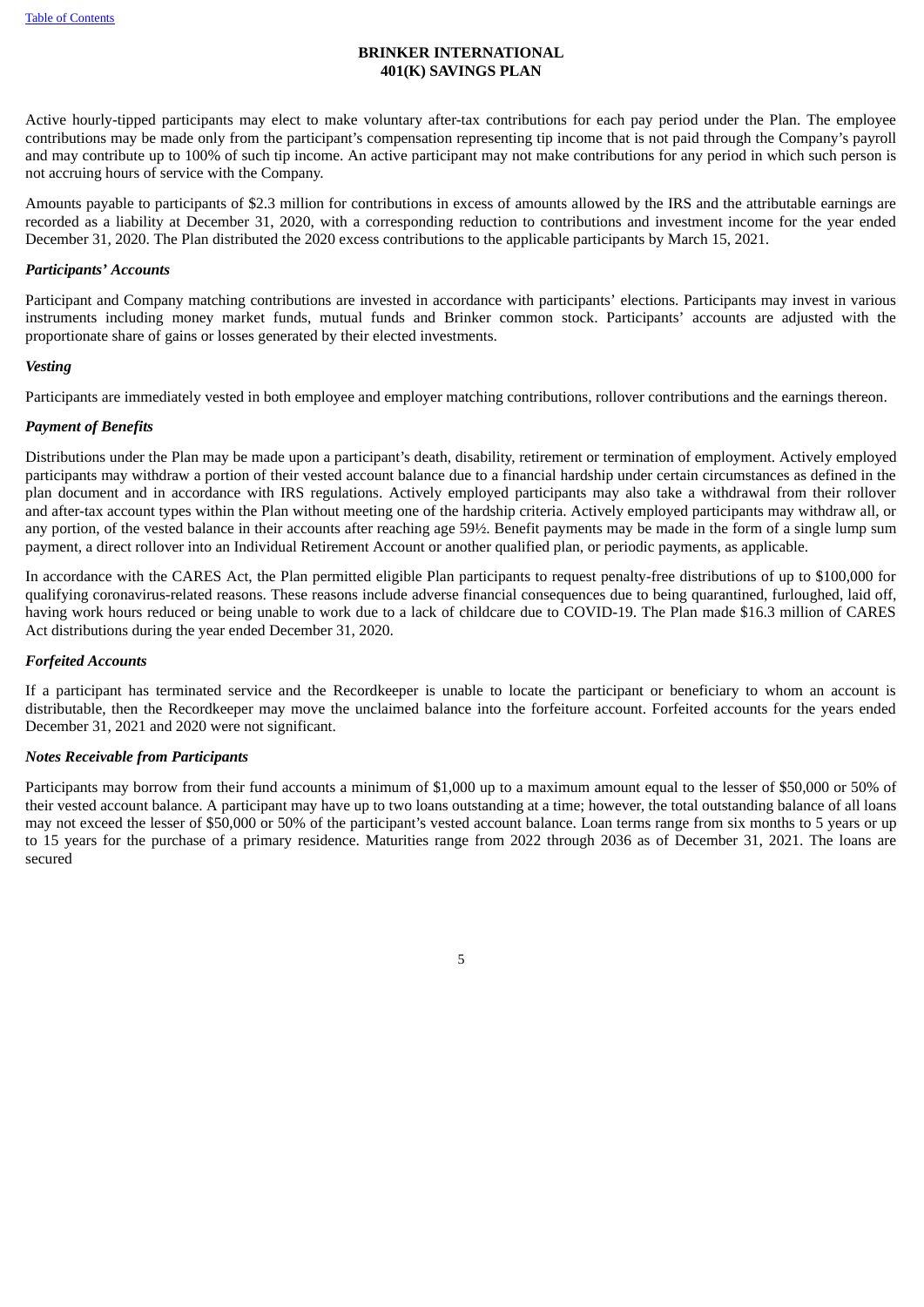by the participant's account and bear interest at a rate of 1% above the prime lending rate which is determined at the end of the month prior to the month in which the loan request is made. Interest rates on outstanding loans ranged from 4.25% to 6.50% as of December 31, 2021 and from 4.25% to 9.25% as of December 31, 2020. Principal and interest payments are made through bi-weekly payroll deductions.

In accordance with the CARES Act, the Plan permitted qualifying participants to delay loan repayments that were due between March 27, 2020 and December 31, 2020.

#### *Administrative Expenses*

The Company shares the cost of administrative expenses related to the Plan with actively employed participants, except for transactional fees related to participant-directed actions on their account which are paid by the participant. Non-employee participants are responsible for the annual administration fees for their accounts.

# **2. SUMMARY OF SIGNIFICANT ACCOUNTING POLICIES**

#### *Basis of Accounting*

The financial statements are prepared under the accrual method of accounting in accordance with accounting principles generally accepted in the United States of America ("U.S. GAAP").

#### *Use of Estimates*

The preparation of financial statements in conformity with U.S. GAAP requires management to make estimates and assumptions that affect the reported amounts of assets and liabilities and changes therein, and disclosure of contingent assets and liabilities. Actual results could differ from those estimates.

# *Investment Valuation and Income Recognition*

The Plan's money market funds, mutual funds and Company common stock fund are stated at fair value using quoted market prices. Refer to Note 3 for additional disclosures.

Purchases and sales of securities are recorded on a trade-date basis. Dividends are recorded on the ex-dividend date. Income from investments is recorded as earned on an accrual basis.

## *Notes Receivable from Participants*

Notes receivable from participants are valued at the outstanding principal balance, which represents the exit value upon collection, either by repayment or by deemed distribution if not repaid.

## *Payment of Benefits*

Benefits are recorded when paid.

#### *Contributions*

Participant and employer contributions are accrued in the period that payroll deductions are made from plan participants in accordance with salary deferral agreements and as such, become obligations of the Company and assets of the Plan.

## *Reclassifications*

Certain prior year amounts have been reclassified to conform to the current year presentation. These reclassifications had no impact on the Plan's change in net assets available for benefits or net assets available for benefits as previously reported.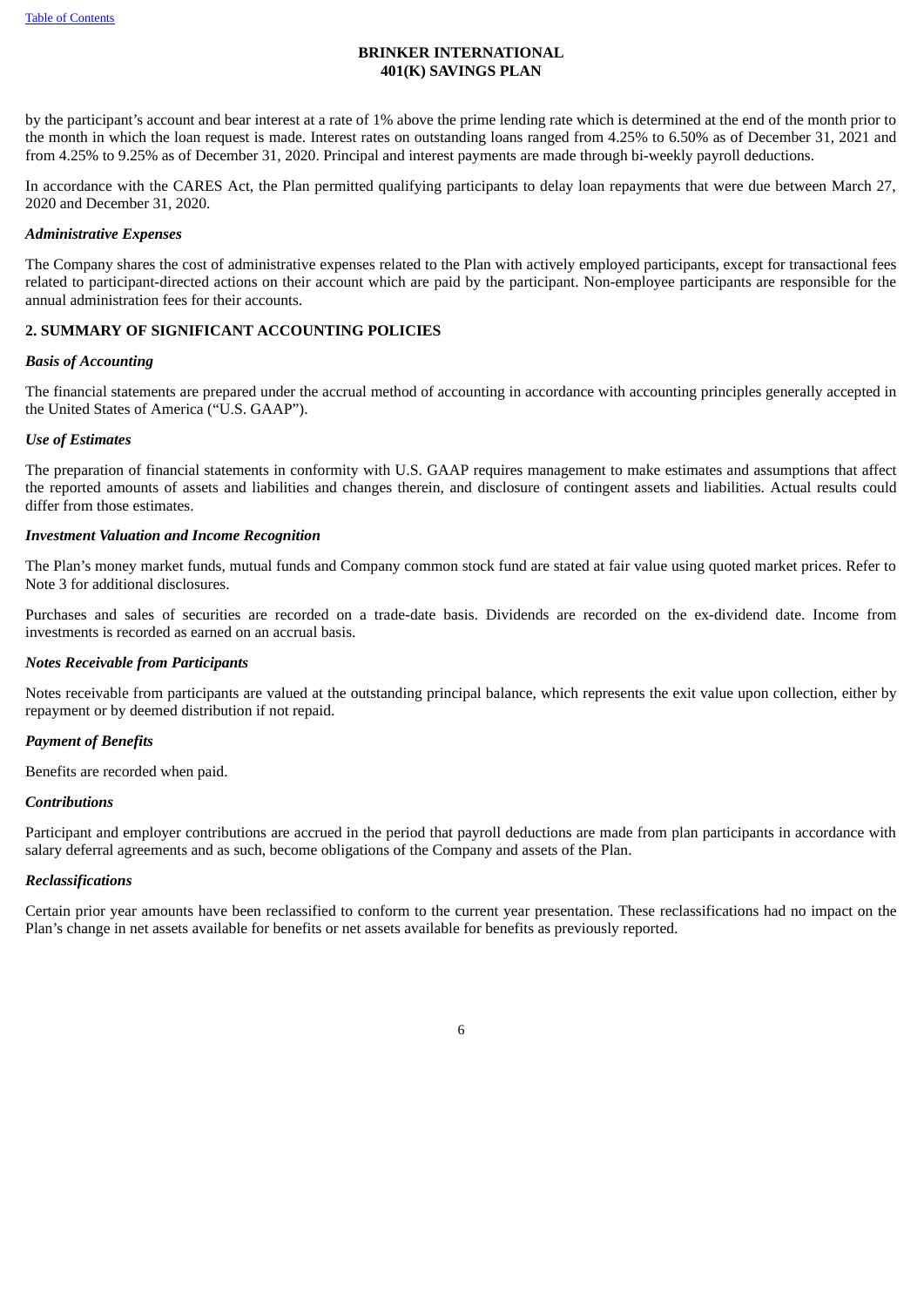### **3. FAIR VALUE MEASUREMENTS**

Fair value is the price that would be received for an asset or paid to transfer a liability, or the exit price, in an orderly transaction between market participants on the measurement date. Fair value measurements are categorized in three levels based on the types of significant inputs used, as follows:

- Level 1 unadjusted quoted prices in active markets for identical assets or liabilities
- Level 2 observable inputs available at the measurement date other than quote prices included in Level 1
- Level 3 unobservable inputs that cannot be corroborated by observable market data

The methodologies used to measure the fair value of each major category of investments are as follows:

- Money market funds are valued based on the short-term cash component as of the measurement date and are classified within Level 1.
- Mutual funds are valued at the total market value of the underlying assets based upon the publicly quoted price of each fund multiplied by the respective number of shares held as of the measurement date and are classified within Level 1.
- Brinker common stock fund is valued at the combined market value of the underlying stock based upon the closing price of the stock on its primary exchange times the number of shares held and the short-term cash component as of the measurement date and is classified within Level 1.

These methodologies were consistently applied as of December 31, 2021 and 2020.

The following tables present the fair value of financial instruments as of December 31, 2021 and 2020 by type of asset. The Plan has no investments that are classified as Level 2 or Level 3 as of December 31, 2021 and 2020.

|                                 |  | As of December 31, 2021     |  |                                                                      |  |                                                      |  |                                              |  |
|---------------------------------|--|-----------------------------|--|----------------------------------------------------------------------|--|------------------------------------------------------|--|----------------------------------------------|--|
|                                 |  | <b>Fair value of assets</b> |  | Quoted prices in active<br>markets for identical<br>assets (Level 1) |  | <b>Significant other</b><br>observable inputs (Level |  | Significant unobservable<br>inputs (Level 3) |  |
| Money market                    |  | $11,173,356$ \$             |  | 11,173,356                                                           |  |                                                      |  |                                              |  |
| Mutual funds                    |  | 365,276,815                 |  | 365,276,815                                                          |  |                                                      |  |                                              |  |
| Brinker common stock fund       |  | 15,029,655                  |  | 15,029,655                                                           |  |                                                      |  |                                              |  |
| Total investments at fair value |  | 391,479,826                 |  | 391,479,826                                                          |  | $\overbrace{\phantom{aaaaa}}$                        |  |                                              |  |

|                                 |                             | As of December 31, 2020 |  |                                                                      |                                                      |                               |                                              |  |
|---------------------------------|-----------------------------|-------------------------|--|----------------------------------------------------------------------|------------------------------------------------------|-------------------------------|----------------------------------------------|--|
|                                 | <b>Fair value of assets</b> |                         |  | Quoted prices in active<br>markets for identical<br>assets (Level 1) | <b>Significant other</b><br>observable inputs (Level |                               | Significant unobservable<br>inputs (Level 3) |  |
| Money market                    |                             | 13,235,925              |  | 13,235,925                                                           |                                                      | $\equiv$                      |                                              |  |
| Mutual funds                    |                             | 316,423,237             |  | 316,423,237                                                          |                                                      |                               |                                              |  |
| Brinker common stock fund       |                             | 24,322,556              |  | 24,322,556                                                           |                                                      |                               |                                              |  |
| Total investments at fair value |                             | 353,981,718             |  | 353,981,718                                                          |                                                      | $\overbrace{\phantom{aaaaa}}$ |                                              |  |

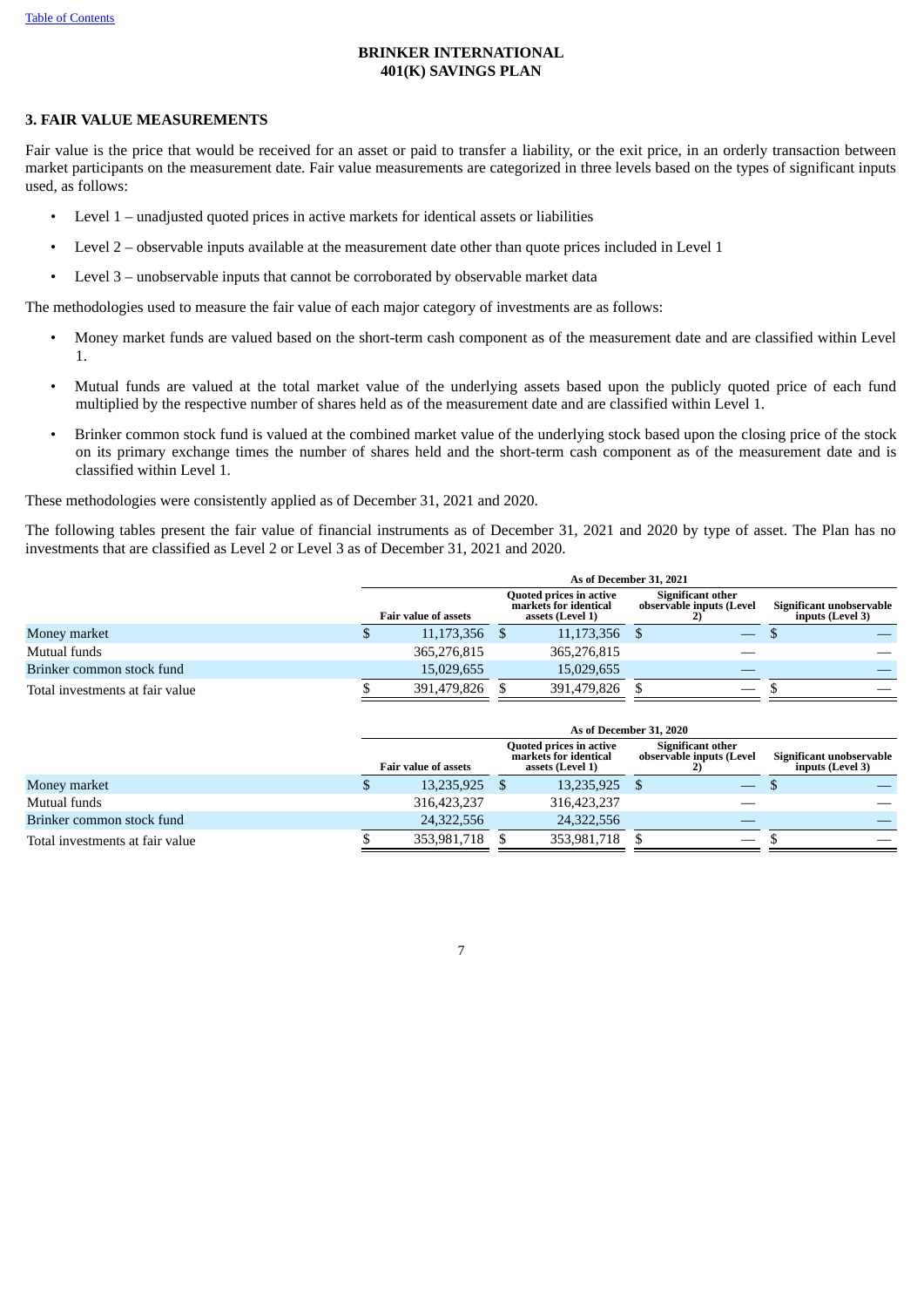#### **4. RELATED-PARTY AND PARTY-IN-INTEREST TRANSACTIONS**

Certain Plan investments consist of money market and mutual funds managed by the Trustee, Fidelity Management Trust Company. As a result, these transactions qualify as party-in-interest transactions. The Plan also invests in common stock of Brinker. Transactions involving Brinker common stock qualify as party-in-interest and related-party transactions because Brinker is the sponsor of the Plan. All of these party-in-interest transactions are exempt from the prohibited transaction rules. Notes receivable from participants are also considered to be exempt party-in-interest transactions.

#### **5. CONCENTRATION**

At December 31, 2021 and 2020, the Brinker common stock fund approximated \$15.0 million and \$24.3 million, respectively, and represented approximately 3.8% and 6.9%, respectively, of the Plan's total investments at fair value.

#### **6. PLAN TERMINATION**

Although it has no present intention to do so, the Company may terminate the Plan at any time subject to the provisions of ERISA.

#### **7. INCOME TAX STATUS**

In June 2021, the Plan was restated and adopted a pre-approved plan document. The sponsor of the pre-approved plan document received an opinion letter from the IRS dated June 30, 2020, stating that the form of the underlying pre-approved plan document is qualified under Section 401 of the IRC and that any employer adopting this form of the plan will be considered to have a plan qualified under Section 401(a) of the IRC. Once qualified, the Plan is required to operate in conformity with the IRC to maintain its qualified status. The Plan administrator believes the Plan is being operated in compliance with the applicable requirements of the IRC and, therefore, believes the Plan is qualified and the related Trust is tax-exempt as of the financial statement date.

U.S. GAAP requires Plan management to evaluate tax positions taken by the Plan and recognize a tax liability if the Plan has taken an uncertain position that more likely than not would not be sustained upon examination by the IRS. The Plan administrator has analyzed the tax positions taken by the Plan and has concluded that as of December 31, 2021, there are no uncertain tax positions taken or expected to be taken. The Plan is subject to routine audits by taxing jurisdictions; however, there are currently no audits for any tax periods in progress.

#### **8. RISKS AND UNCERTAINTIES**

The Plan invests in various investment securities. Investment securities are exposed to various risks such as interest rate, market and credit risks, and global events. Due to the level of risk associated with certain investment securities, it is at least reasonably possible that changes in the values of investment securities will occur in the near term and that such changes could materially affect participants' account balances and the amounts reported in the Statements of Net Assets Available for Benefits. It is not possible at this time to reasonably estimate the possible loss or range of loss, if any. Management further cautions that it is not possible to see all such factors, and financial statement users should not consider the identified factors as a complete list of all risks and uncertainties.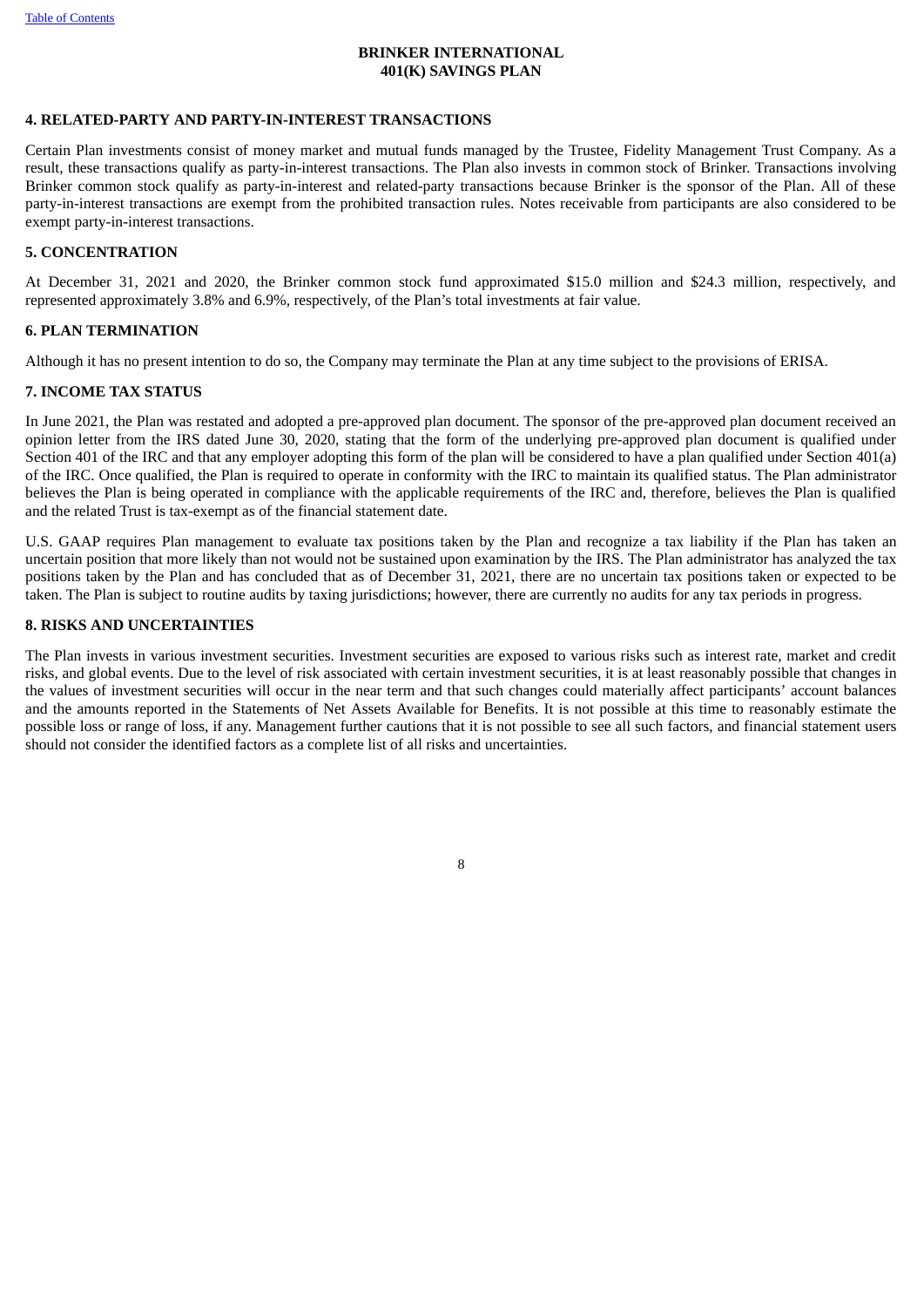### **9. RECONCILIATION OF FINANCIAL STATEMENTS TO FORM 5500**

The following is a reconciliation of Total deductions per the Financial Statements at December 31, 2021 to Form 5500:

| 42.180.857 |
|------------|
| 2,305,128  |
| 44.485.985 |
|            |

The following is a reconciliation of Net assets available for benefits per the Financial Statements at December 31, 2020 to Form 5500:

| Net assets available for benefits per the Financial Statements | 363.268.508 |
|----------------------------------------------------------------|-------------|
| Excess contributions payable to participants                   | 2,305,128   |
| Net assets available for benefits per the Form 5500            | 365.573.636 |

The following is a reconciliation of Total additions per the Financial Statements at December 31, 2020 to Form 5500:

| Total additions per the Financial Statements      | 87.921.155 |
|---------------------------------------------------|------------|
| Add: Excess contributions payable to participants | 2,305,128  |
| Total income per the Form 5500                    | 90,226,283 |

The reconciling items noted above are due to the difference in the method of accounting used in preparing the Form 5500 as compared to the Plan's Financial Statements.

# **10. SUBSEQUENT EVENTS**

<span id="page-10-0"></span>In preparing the accompanying Financial Statements, management of the Plan has evaluated all subsequent events and transactions for potential recognition or disclosure through May 26, 2022, the date the Financial Statements were available for issuance.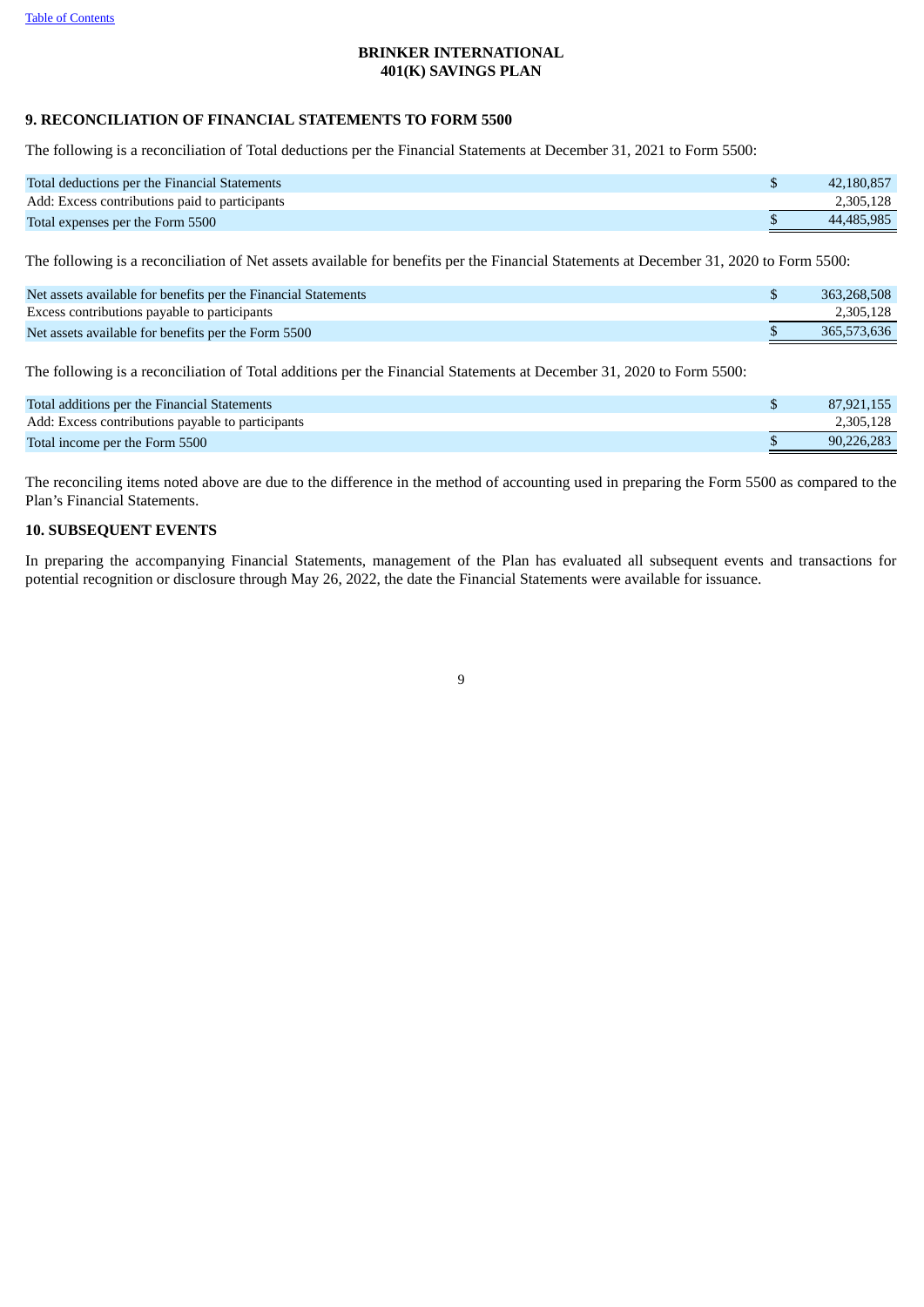**EIN: 75-2354902 PLAN # 001**

# **BRINKER INTERNATIONAL 401(K) SAVINGS PLAN**

# **Form 5500 Schedule H, Line 4a — Schedule of Delinquent Participant Contributions Year Ended December 31, 2021**

| <b>Participant Contributions Transferred Late to Plan</b>           | <b>Total that Constitute Nonexempt Prohibited Transactions</b> |                                            |                                                              |                                                                      |
|---------------------------------------------------------------------|----------------------------------------------------------------|--------------------------------------------|--------------------------------------------------------------|----------------------------------------------------------------------|
| <b>Check here if Late Participant Loan Repayments are Included:</b> | <b>Contributions Not</b><br>Corrected                          | Contributions<br>Corrected Outside<br>VFCP | <b>Contributions</b><br><b>Pending Correction in</b><br>VFCP | <b>Total Fully Corrected</b><br><b>Under VFCP and</b><br>PTE 2002-51 |
|                                                                     | \$2,738                                                        |                                            | $-1$                                                         | ა—                                                                   |

<span id="page-11-0"></span>See accompanying Report of Independent Registered Public Accounting Firm.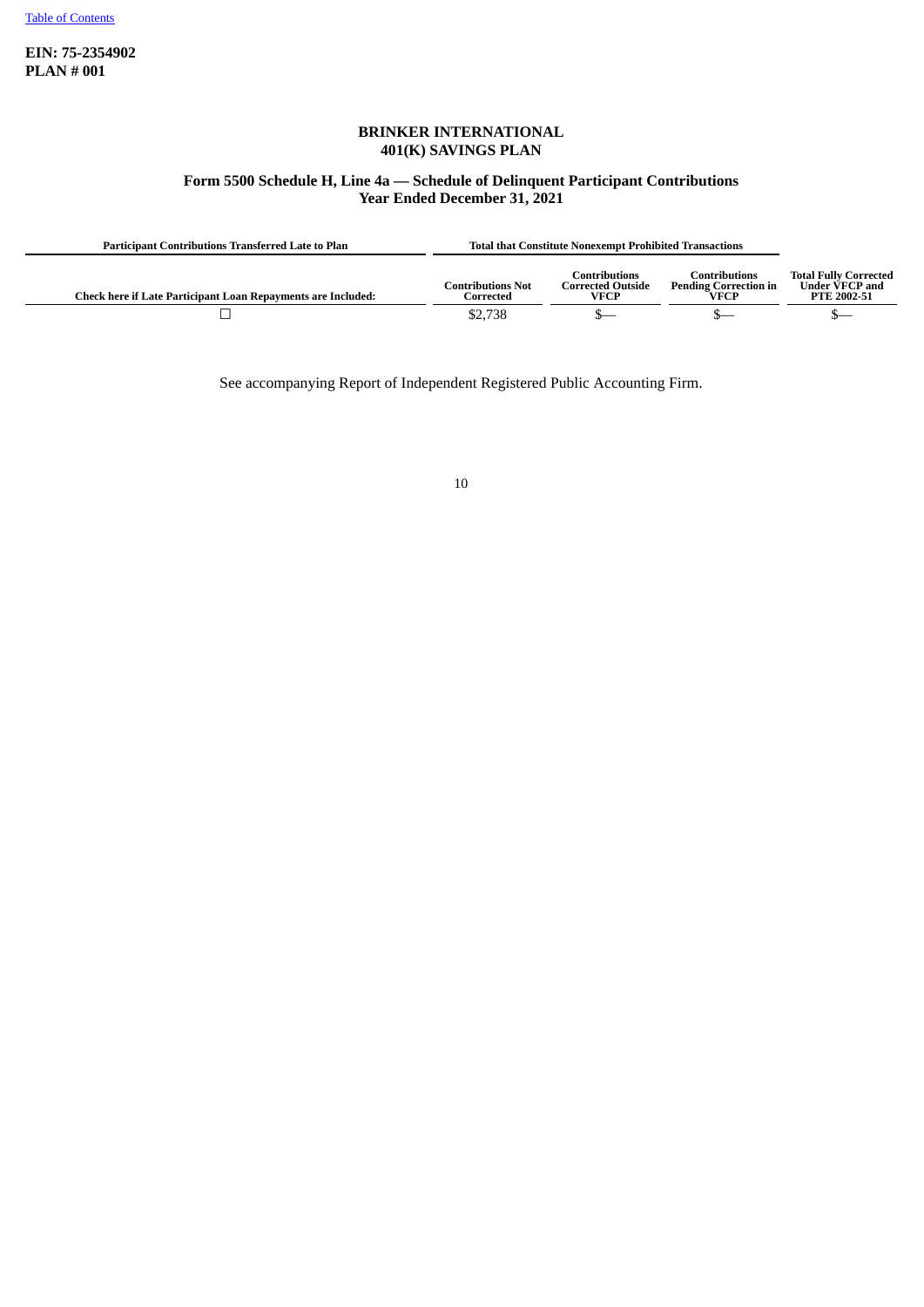# **Form 5500 Schedule H, Line 4i — Schedule of Assets (Held at End of Year) December 31, 2021**

| (a)    | (b)                                                            | (c)                                                                                                                 | (d)  | (e)                     |
|--------|----------------------------------------------------------------|---------------------------------------------------------------------------------------------------------------------|------|-------------------------|
|        | <b>Identity of issue,</b><br>borrower, lessor or similar party | <b>Description of investment including</b><br>maturity date, rate of interest, collateral,<br>par or maturity value | Cost | Current<br><b>Value</b> |
|        | Money market:                                                  |                                                                                                                     |      |                         |
| $\ast$ | Fidelity Investments Money Market Government Portfolio-Class I | 11,173,356 shares                                                                                                   |      | \$<br>11,173,356        |
|        | <b>Mutual funds:</b>                                           |                                                                                                                     |      |                         |
| *      | <b>Fidelity Contrafund K6</b>                                  | 2,494,457 shares                                                                                                    |      | 58,220,628              |
|        | Fidelity 500 Index Fund                                        | 212,447 shares                                                                                                      |      | 35,121,685              |
|        | American Funds 2040 Target Date Retirement Fund Class R-6      | 1,585,896 shares                                                                                                    |      | 32,859,773              |
|        | American Funds 2035 Target Date Retirement Fund Class R-6      | 1,474,824 shares                                                                                                    |      | 28,936,053              |
|        | American Funds 2045 Target Date Retirement Fund Class R-6      | 1,183,316 shares                                                                                                    |      | 25,251,962              |
|        | American Funds 2050 Target Date Retirement Fund Class R-6      | 1,059,780 shares                                                                                                    |      | 22,350,765              |
|        | American Funds 2030 Target Date Retirement Fund Class R-6      | 1,222,608 shares                                                                                                    |      | 21,847,997              |
|        | Neuberger Berman Genesis Fund Class R6                         | 272,121 shares                                                                                                      |      | 20,338,291              |
|        | American Funds EuroPacific Growth Fund Class R-6               | 267,521 shares                                                                                                      |      | 17,316,604              |
|        | Fidelity Small Cap Growth K6 Fund                              | 965,237 shares                                                                                                      |      | 16,264,240              |
|        | American Funds 2055 Target Date Retirement Fund Class R-6      | 532,232 shares                                                                                                      |      | 14,152,059              |
|        | PIMCO Total Return Fund Institutional Class                    | 1,341,289 shares                                                                                                    |      | 13,775,038              |
|        | American Beacon Large Cap Value Fund R5 Class                  | 466,138 shares                                                                                                      |      | 13,159,076              |
|        | American Funds 2025 Target Date Retirement Fund Class R-6      | 803,284 shares                                                                                                      |      | 12,989,094              |
|        | BNY Mellon Small Cap Value Fund Class I                        | 318,810 shares                                                                                                      |      | 7,374,076               |
|        | Fidelity Extended Market Index Fund                            | 70,336 shares                                                                                                       |      | 6,134,004               |
|        | American Funds 2060 Target Date Retirement Fund Class R-6      | 291,672 shares                                                                                                      |      | 5,215,099               |
|        | American Funds 2020 Target Date Retirement Fund Class R-6      | 332,747 shares                                                                                                      |      | 4,764,943               |
|        | American Funds 2015 Target Date Retirement Fund Class R-6      | 300,868 shares                                                                                                      |      | 3,941,364               |
|        | Vanguard Inflation-Protected Securities Fund Admiral Shares    | 138,227 shares                                                                                                      |      | 3,931,181               |
|        | Fidelity Total International Index Fund                        | 92,949 shares                                                                                                       |      | 1,332,883               |
|        |                                                                |                                                                                                                     |      | 365,276,815             |
|        | Brinker Common Stock Fund                                      | 411,084 shares                                                                                                      |      | 15,029,655              |
|        | <b>Participant Loans</b>                                       | Interest rates from 4.25% to 6.50% and<br>maturity dates from 2022 through 2036                                     | S.   | 9,960,351               |
|        | Total                                                          |                                                                                                                     |      | \$<br>401,440,177       |

<span id="page-12-0"></span>\* Party-in-interest

See accompanying Report of Independent Registered Public Accounting Firm.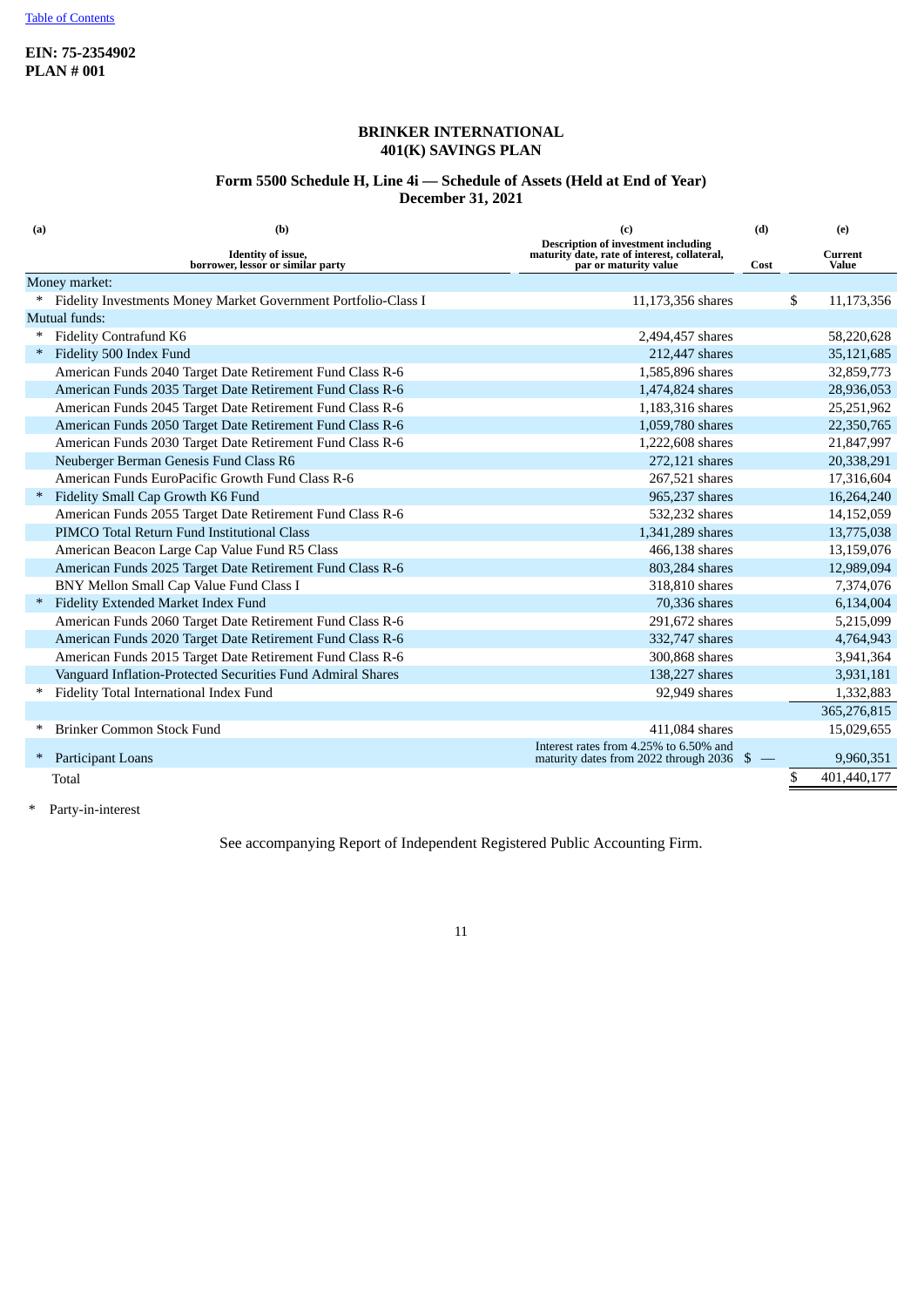# **SIGNATURES**

Pursuant to the requirements of the Securities Exchange Act of 1934, the trustees (or other persons who administer the employee benefit plan) have duly caused this annual report to be signed on its behalf by the undersigned hereunto duly authorized.

> BRINKER INTERNATIONAL 401(K) SAVINGS PLAN

Date: May 26, 2022 By: /S/ JASON LANDRY

Jason Landry, Plan Administrator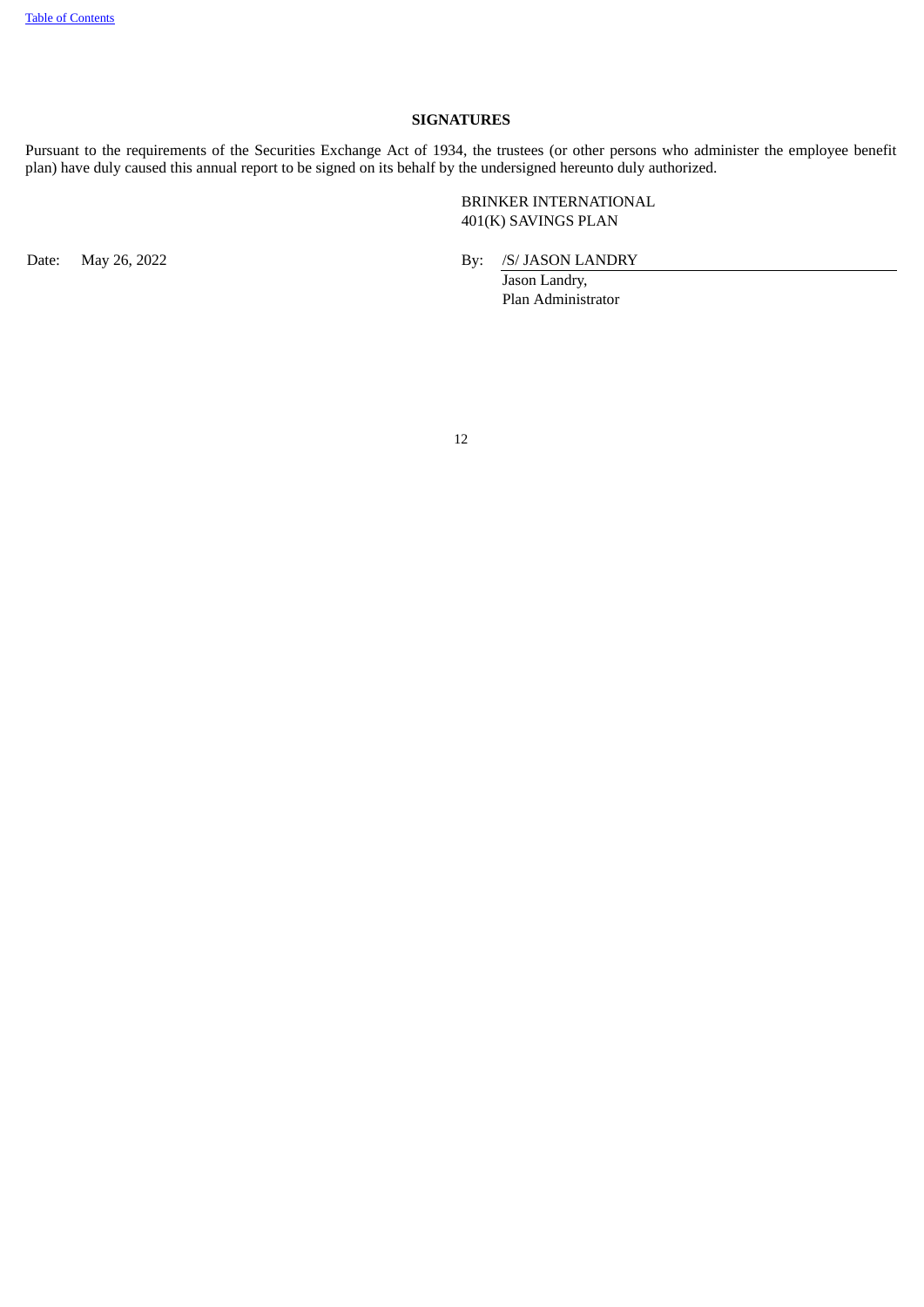#### **CONSENT OF INDEPENDENT REGISTERED PUBLIC ACCOUNTING FIRM**

<span id="page-14-0"></span>We consent to the incorporation by reference in Registration Statement No. 333-42224 and No. 333-105720 on Form S-8 of Brinker International, Inc. of our report dated May 26, 2022, with respect to the statements of net assets available for benefits of the Brinker International 401(k) Savings Plan as of December 31, 2021 and 2020, the related statements of changes in net assets available for benefits for the years then ended, and the related supplemental schedules of Form 5500, Schedule H, Line 4a – Schedule of Delinquent Participant Contributions for the Year Ended December 31, 2021 and Form 5500, Schedule H, Line 4i – Schedule of Assets (Held at End of Year) as of December 31, 2021, which report appears in the December 31, 2021 annual report on Form 11-K of the Brinker International 401(k) Savings Plan for the year ended December 31, 2021.

/S/ WHITLEY PENN LLP

Plano, Texas May 26, 2022